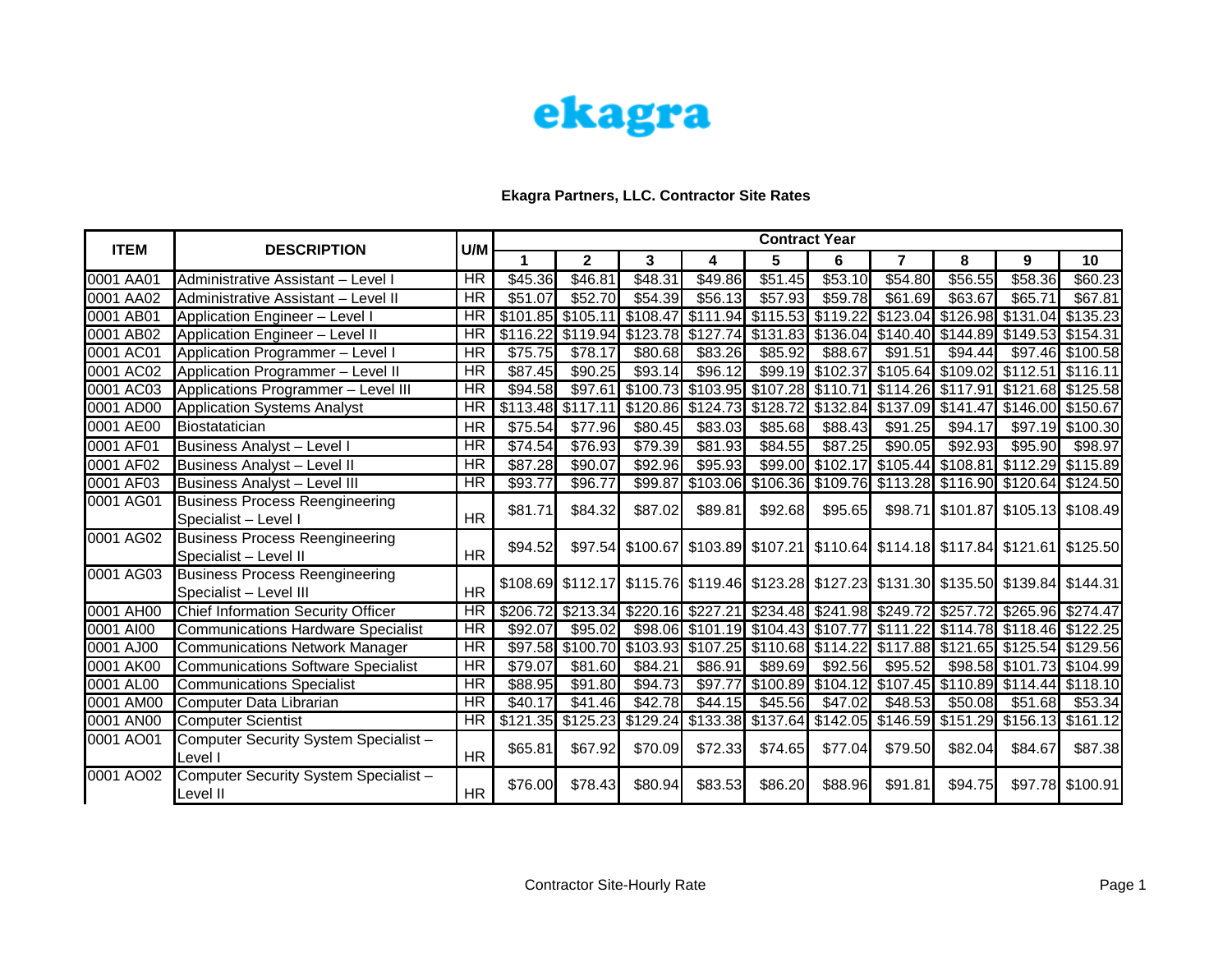

| 0001 AO03 | Computer Security System Specialist -<br>Level III | <b>HR</b>                | \$82.34  | \$84.97  | \$87.69                                                        | \$90.50 | \$93.40           | \$96.38                                              |          | \$99.47 \$102.65 \$105.94 \$109.33                                                        |                            |                     |
|-----------|----------------------------------------------------|--------------------------|----------|----------|----------------------------------------------------------------|---------|-------------------|------------------------------------------------------|----------|-------------------------------------------------------------------------------------------|----------------------------|---------------------|
| 0001 AP01 | Computer Systems Analyst - Level I                 | $\overline{\text{HR}}$   | \$75.08  | \$77.48  | \$79.96                                                        | \$82.52 | \$85.16           | \$87.89                                              | \$90.70  | \$93.60                                                                                   | \$96.60                    | \$99.69             |
| 0001 AP02 | Computer Systems Analyst-<br>Level II              | <b>HR</b>                | \$82.89  | \$85.54  | \$88.28                                                        | \$91.10 | \$94.02           |                                                      |          | \$97.03 \$100.13 \$103.34 \$106.64 \$110.06                                               |                            |                     |
| 0001 AP03 | Computer Systems Analyst-<br>Level III             | <b>HR</b>                | \$88.44  | \$91.27  | \$94.19                                                        |         |                   |                                                      |          | \$97.20 \$100.32 \$103.53 \$106.84 \$110.26 \$113.79 \$117.43                             |                            |                     |
| 0001 AQ00 | <b>Configuration Management Specialist</b>         | $\overline{\text{HR}}$   | \$93.59  | \$96.58  | \$99.68                                                        |         |                   |                                                      |          | \$102.87 \$106.16 \$109.55 \$113.06 \$116.68 \$120.41 \$124.26                            |                            |                     |
| 0001 AR01 | Cost Analyst - Level I                             | <b>HR</b>                | \$64.44  | \$66.50  | \$68.63                                                        | \$70.83 | \$73.09           | \$75.43                                              | \$77.85  | \$80.34]                                                                                  | \$82.91                    | \$85.56             |
| 0001 AR02 | Cost Analyst - Level II                            | $\overline{\text{HR}}$   | \$75.53  | \$77.95  | \$80.44                                                        | \$83.02 | \$85.67           | \$88.41                                              | \$91.24  | \$94.16                                                                                   |                            | \$97.18 \$100.29    |
| 0001 AS00 | Data Entry Clerk                                   | <b>HR</b>                | \$32.82  | \$33.87  | \$34.95                                                        | \$36.07 | \$37.23           | \$38.42                                              | \$39.65  | \$40.92                                                                                   | \$42.23                    | \$43.58             |
| 0001 AT00 | <b>Data Security Specialist</b>                    | <b>HR</b>                | \$118.66 |          |                                                                |         |                   |                                                      |          | \$122.46 \$126.38 \$130.42 \$134.59 \$138.90 \$143.34 \$147.93 \$152.67 \$157.55          |                            |                     |
| 0001 AU00 | Data Standardization Specialist                    | <b>HR</b>                | \$93.34  | \$96.33  |                                                                |         |                   | \$99.41 \$102.59 \$105.87 \$109.26 \$112.76 \$116.37 |          |                                                                                           | \$120.09 \$123.93          |                     |
| 0001 AV00 | Database Administrator                             | <b>HR</b>                | \$95.43  |          | \$98.48 \$101.64 \$104.89 \$108.24 \$111.71                    |         |                   |                                                      |          | \$115.28 \$118.97 \$122.78 \$126.71                                                       |                            |                     |
| 0001 AW01 | Database Management Specialist - Level             | HR                       | \$80.57  | \$83.15  | \$85.81                                                        | \$88.55 | \$91.39           | \$94.31                                              |          | \$97.33 \$100.45 \$103.66 \$106.98                                                        |                            |                     |
| 0001 AW02 | Database Management Specialist - Level             | <b>HR</b>                | \$96.76  |          |                                                                |         |                   |                                                      |          | \$99.86 \$103.05 \$106.35 \$109.75 \$113.26 \$116.89 \$120.63 \$124.49 \$128.47           |                            |                     |
| 0001 AW03 | Database Management Specialist - Level             | <b>HR</b>                |          |          |                                                                |         |                   |                                                      |          | \$109.03 \$112.52 \$116.12 \$119.84 \$123.67 \$127.63 \$131.71 \$135.93 \$140.28 \$144.76 |                            |                     |
| 0001 AX01 | Database Specialist - Level I                      | $\overline{\mathsf{HR}}$ | \$80.57  | \$83.15  | \$85.81                                                        | \$88.55 | \$91.39           | \$94.31                                              |          | \$97.33 \$100.45 \$103.66 \$106.98                                                        |                            |                     |
| 0001 AX02 | Database Specialist - Level II                     | <b>HR</b>                | \$96.76  |          |                                                                |         |                   |                                                      |          | \$99.86 \$103.05 \$106.35 \$109.75 \$113.26 \$116.89 \$120.63 \$124.49 \$128.47           |                            |                     |
| 0001 AX03 | Database Specialist - Level III                    | $\overline{\text{HR}}$   |          |          |                                                                |         |                   |                                                      |          | \$106.37 \$109.77 \$113.29 \$116.91 \$120.65 \$124.51 \$128.50 \$132.61 \$136.85 \$141.23 |                            |                     |
| 0001 AY00 | Data Warehousing Administrator                     | <b>HR</b>                | \$98.72  |          | \$101.88 \$105.14 \$108.50 \$111.98 \$115.56 \$119.26 \$123.07 |         |                   |                                                      |          |                                                                                           | \$127.01 \$131.08          |                     |
| 0001 AZ00 | Data Warehouse Analyst                             | <b>HR</b>                |          |          |                                                                |         |                   |                                                      |          | \$105.46 \$108.83 \$112.32 \$115.91 \$119.62 \$123.45 \$127.40 \$131.48 \$135.68 \$140.02 |                            |                     |
| 0001 BA00 | Data Warehouse Programmer                          | $\overline{\text{HR}}$   | \$93.44  | \$96.43  |                                                                |         |                   |                                                      |          | \$99.52 \$102.70 \$105.99 \$109.38 \$112.88 \$116.49 \$120.22 \$124.07                    |                            |                     |
| 0001 BB00 | <b>Disaster Recovery Specialist</b>                | <b>HR</b>                | \$98.13] | \$101.27 | \$104.51                                                       |         | \$107.86 \$111.31 | \$114.87                                             | \$118.54 |                                                                                           | \$122.34 \$126.25 \$130.29 |                     |
| 0001 BC01 | Document Control Specialist - Level I              | $\overline{\text{HR}}$   | \$36.66  | \$37.83  | \$39.04                                                        | \$40.29 | \$41.58           | \$42.91                                              | \$44.29  | \$45.70                                                                                   | \$47.17                    | \$48.68             |
| 0001 BC02 | Document Control Specialist -<br>Level II          | $\overline{\text{HR}}$   | \$40.09  | \$41.37  | \$42.70                                                        | \$44.06 | \$45.47           | \$46.93                                              | \$48.43  | \$49.98                                                                                   | \$51.58                    | $\overline{$}53.23$ |
| 0001 BC03 | Document Control Specialist -<br>Level III         | $\overline{HR}$          | \$42.74  | \$44.11  | \$45.52                                                        | \$46.98 | \$48.48           | \$50.03                                              | \$51.63  | \$53.28                                                                                   | \$54.99                    | \$56.75             |
| 0001 BD01 | Document Support Specialist - Level I              | HR                       | \$36.66  | \$37.83  | \$39.04                                                        | \$40.29 | \$41.58           | \$42.91                                              | \$44.29  | \$45.70                                                                                   | \$47.17                    | \$48.68             |
| 0001 BD02 | Document Support Specialist - Level II             | $\overline{\text{HR}}$   | \$40.09  | \$41.37  | \$42.70                                                        | \$44.06 | \$45.47           | \$46.93                                              | \$48.43  | \$49.98                                                                                   | \$51.58                    | \$53.23             |
| 0001 BE00 | <b>Duplicating Machine Operator</b>                | <b>HR</b>                | \$33.88  | \$34.96  | \$36.08                                                        | \$37.24 | \$38.43           | \$39.66                                              | \$40.93  | \$42.24]                                                                                  | \$43.59                    | \$44.98             |
| 0001 BF00 | Electronic Data Interchange (EDI)<br>Specialist    | HR                       | \$59.83  | \$61.74  | \$63.72                                                        | \$65.76 | \$67.86           | \$70.04                                              | \$72.28  | \$74.59                                                                                   | \$76.98                    | \$79.44             |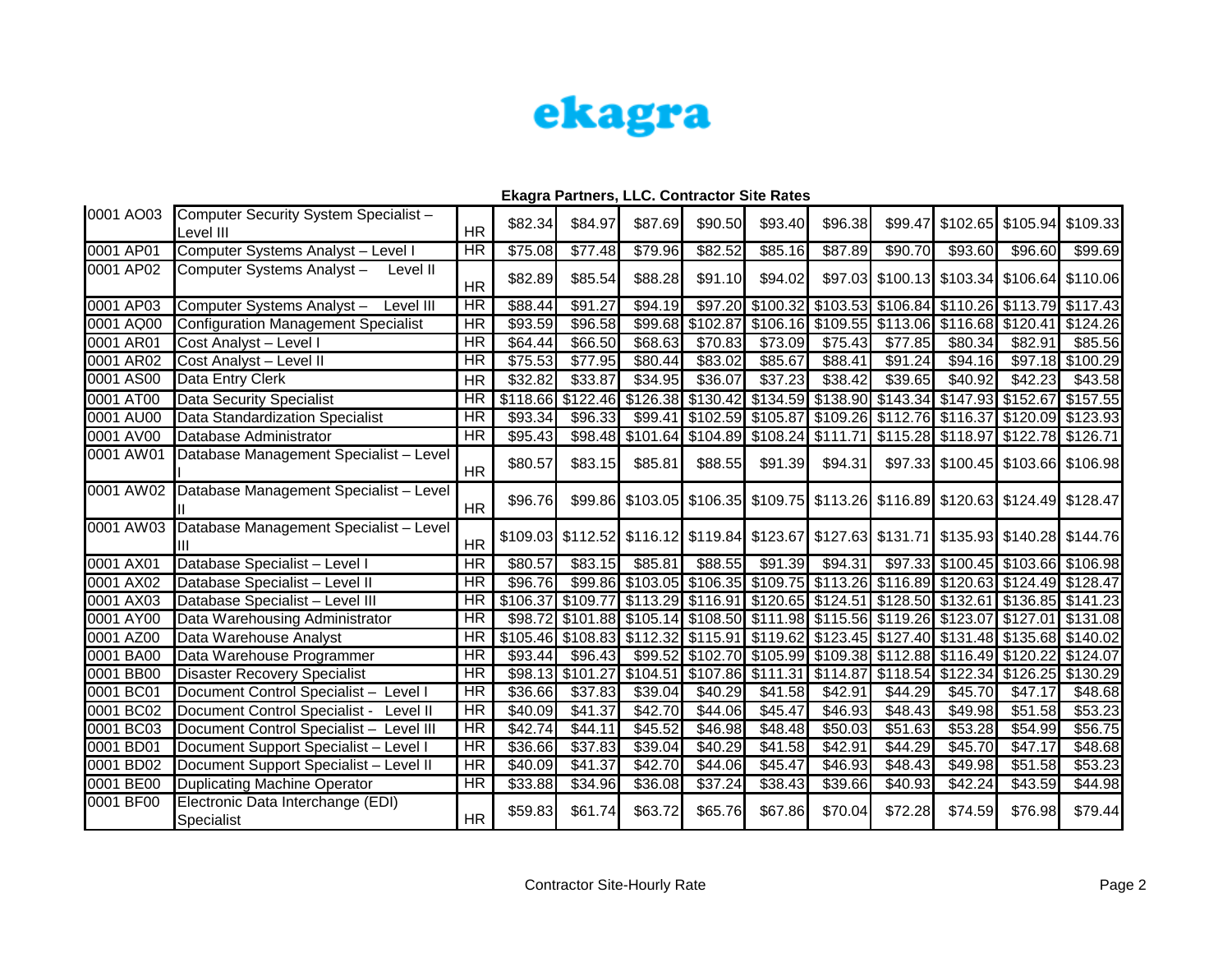

| 0001 BG00 | Electronic Meeting Technographer                  | <b>HR</b>                | \$47.08             | \$48.59  | \$50.14 | \$51.75  | \$53.40             | \$55.11  | \$56.87 | \$58.69             | \$60.57                                                                                   | \$62.51             |
|-----------|---------------------------------------------------|--------------------------|---------------------|----------|---------|----------|---------------------|----------|---------|---------------------|-------------------------------------------------------------------------------------------|---------------------|
| 0001 BH00 | Enterprise Resource Planning (ERP)<br>Specialist  | <b>HR</b>                |                     |          |         |          |                     |          |         |                     | \$110.74 \$114.28 \$117.94 \$121.71 \$125.61 \$129.63 \$133.78 \$138.06 \$142.48 \$147.04 |                     |
| 0001 BIOO | Facilitator                                       | <b>HR</b>                |                     |          |         |          |                     |          |         |                     | \$112.70 \$116.31 \$120.03 \$123.87 \$127.83 \$131.92 \$136.15 \$140.50 \$145.00 \$149.64 |                     |
| 0001 BJ00 | Financial Analyst - IT                            | $\overline{\text{HR}}$   | \$86.70             | \$89.47  | \$92.34 | \$95.29  | \$98.34             |          |         |                     | \$101.49 \$104.74 \$108.09 \$111.55 \$115.12                                              |                     |
| 0001 BK01 | Functional Analyst - Level I                      | HR                       | \$66.06             | \$68.17  | \$70.36 | \$72.61  | \$74.93             | \$77.33  | \$79.80 | \$82.36             | \$84.99                                                                                   | \$87.71             |
| 0001 BK02 | Functional Analyst - Level II                     | $\overline{\mathsf{HR}}$ | \$73.88             | \$76.24  | \$78.68 | \$81.20  | \$83.80             | \$86.48  | \$89.25 | \$92.11             | \$95.05                                                                                   | \$98.09             |
| 0001 BL01 | <b>General Clerk - Level I</b>                    | $\overline{\text{HR}}$   | \$34.38             | \$35.48  | \$36.62 | \$37.79  | \$39.00             | \$40.24  | \$41.53 | \$42.86             | $\sqrt{$44.23}$                                                                           | 345.65              |
| 0001 BL02 | <b>General Clerk - Level II</b>                   | $\overline{\mathsf{HR}}$ | \$37.79             | \$39.00  | \$40.25 | \$41.54  | \$42.86             | \$44.24  | \$45.65 | \$47.11             | \$48.62                                                                                   | \$50.18             |
| 0001 BL03 | General Clerk - Level III                         | <b>HR</b>                | \$40.36             | \$41.65  | \$42.98 | \$44.36  | \$45.78             | \$47.24  | \$48.76 | \$50.32             | \$51.93                                                                                   | \$53.59             |
| 0001 BM00 | Geographic Information System (GIS)<br>Specialist | <b>HR</b>                | \$65.59             | \$67.69  | \$69.85 | \$72.09  | \$74.40             | \$76.78  | \$79.23 | \$81.77             | \$84.39                                                                                   | \$87.09             |
| 0001 BN00 | <b>Graphical User Interface Designer</b>          | $\overline{\text{HR}}$   | \$81.78             | \$84.40  | \$87.10 | \$89.88  | \$92.76             | \$95.73  | \$98.79 | \$101.95            | \$105.22                                                                                  | \$108.58            |
| 0001 BO00 | <b>Graphics Specialist</b>                        | $\overline{\text{HR}}$   | \$74.87             | \$77.27  | \$79.74 | \$82.29  | \$84.92             | \$87.64  | \$90.45 | \$93.34             | \$96.33                                                                                   | \$99.41             |
| 0001 BP00 | Hardware Draftsman                                | <b>HR</b>                | \$55.15             | \$56.91  | \$58.74 | \$60.62  | \$62.56             | \$64.56  | \$66.62 | \$68.75             | \$70.96                                                                                   | \$73.23             |
| 0001 BQ01 | Hardware Installation Technician - Level I        | <b>HR</b>                | \$82.89             | \$85.54  | \$88.28 | \$91.10  | \$94.02             |          |         |                     | \$97.03 \$100.13 \$103.34 \$106.64 \$110.06                                               |                     |
| 0001 BQ02 | Hardware Installation Technician - Level          | <b>HR</b>                | \$88.16             | \$90.98  | \$93.89 |          |                     |          |         |                     | \$96.90 \$100.00 \$103.20 \$106.50 \$109.91 \$113.43 \$117.05                             |                     |
| 0001 BR00 | Hardware Specialist - Information<br>Technology   | <b>HR</b>                | \$77.67             | \$80.16  | \$82.72 | \$85.37  | \$88.10             | \$90.92  | \$93.83 | \$96.83             |                                                                                           | \$99.93 \$103.13    |
| 0001 BS00 | <b>Help Desk Manager</b>                          | <b>HR</b>                | \$84.26             | \$86.96  | \$89.74 | \$92.61  | \$95.57             | \$98.63  |         |                     | \$101.79 \$105.05 \$108.41 \$111.88                                                       |                     |
| 0001 BT00 | <b>Help Desk Specialist</b>                       | HR                       | \$60.06             | \$61.98  | \$63.97 | \$66.01  | \$68.12             | \$70.30  | \$72.55 | $\overline{$74.88}$ | \$77.27                                                                                   | \$79.74             |
| 0001 BU01 | Imaging Specialist/Technician - Level I           | HR                       | \$55.59             | \$57.37  | \$59.20 | \$61.10  | \$63.05             | \$65.07  | \$67.15 | \$69.30             | \$71.52                                                                                   | \$73.81             |
| 0001 BU02 | Imaging Specialist/Technician - Level II          | $\overline{\text{HR}}$   | $\overline{$61.72}$ | \$63.70  | \$65.73 | \$67.84  | $\overline{$70.01}$ | \$72.25  | \$74.56 | \$76.95             | \$79.41                                                                                   | 381.95              |
| 0001 BU03 | Imaging Specialist/Technician - Level III         | $\overline{\mathsf{HR}}$ | \$66.45             | \$68.58  | \$70.77 | \$73.04  | \$75.37             | \$77.78  | \$80.27 | \$82.84             | $\overline{$85.49}$                                                                       | $\overline{$88.23}$ |
| 0001 BV00 | Informatic Specialist/Bioinformatician            | HR                       | \$106.56            | \$109.97 | 5113.49 | \$117.12 | \$120.87            | \$124.74 |         |                     | \$128.73 \$132.85 \$137.10 \$141.49                                                       |                     |
| 0001 BW01 | Information Engineer - Level I                    | $\overline{\text{HR}}$   | \$74.10             | \$76.47  | \$78.92 | \$81.44  | \$84.05             | \$86.74  | \$89.52 | \$92.38             | \$95.34                                                                                   | \$98.39             |
| 0001 BW02 | Information Engineer - Level II                   | $\overline{\mathsf{HR}}$ | \$84.32             | \$87.02  | \$89.80 | \$92.68  | \$95.64             |          |         |                     | \$98.70 \$101.86 \$105.12 \$108.48 \$111.96                                               |                     |
| 0001 BX00 | Information Resource Management<br>Analyst        | <b>HR</b>                | \$90.31             | \$93.20  | \$96.18 |          |                     |          |         |                     | \$99.26 \$102.44 \$105.71 \$109.10 \$112.59 \$116.19 \$119.91                             |                     |
| 0001 BY00 | Information Systems Training Specialist           | $\overline{\mathsf{HR}}$ | \$91.78             | \$94.72  |         |          |                     |          |         |                     | \$97.75 \$100.88 \$104.10 \$107.44 \$110.87 \$114.42 \$118.08 \$121.86                    |                     |
| 0001 BZ00 | IT Policy/Legislative Specialist                  | <b>HR</b>                |                     |          |         |          |                     |          |         |                     | \$106.99 \$110.41 \$113.95 \$117.59 \$121.36 \$125.24 \$129.25 \$133.38 \$137.65 \$142.06 |                     |
| 0001 CA00 | IT Strategic/Capital Planner                      | HR                       |                     |          |         |          |                     |          |         |                     | \$107.42 \$110.86 \$114.40 \$118.07 \$121.84 \$125.74 \$129.77 \$133.92 \$138.20 \$142.63 |                     |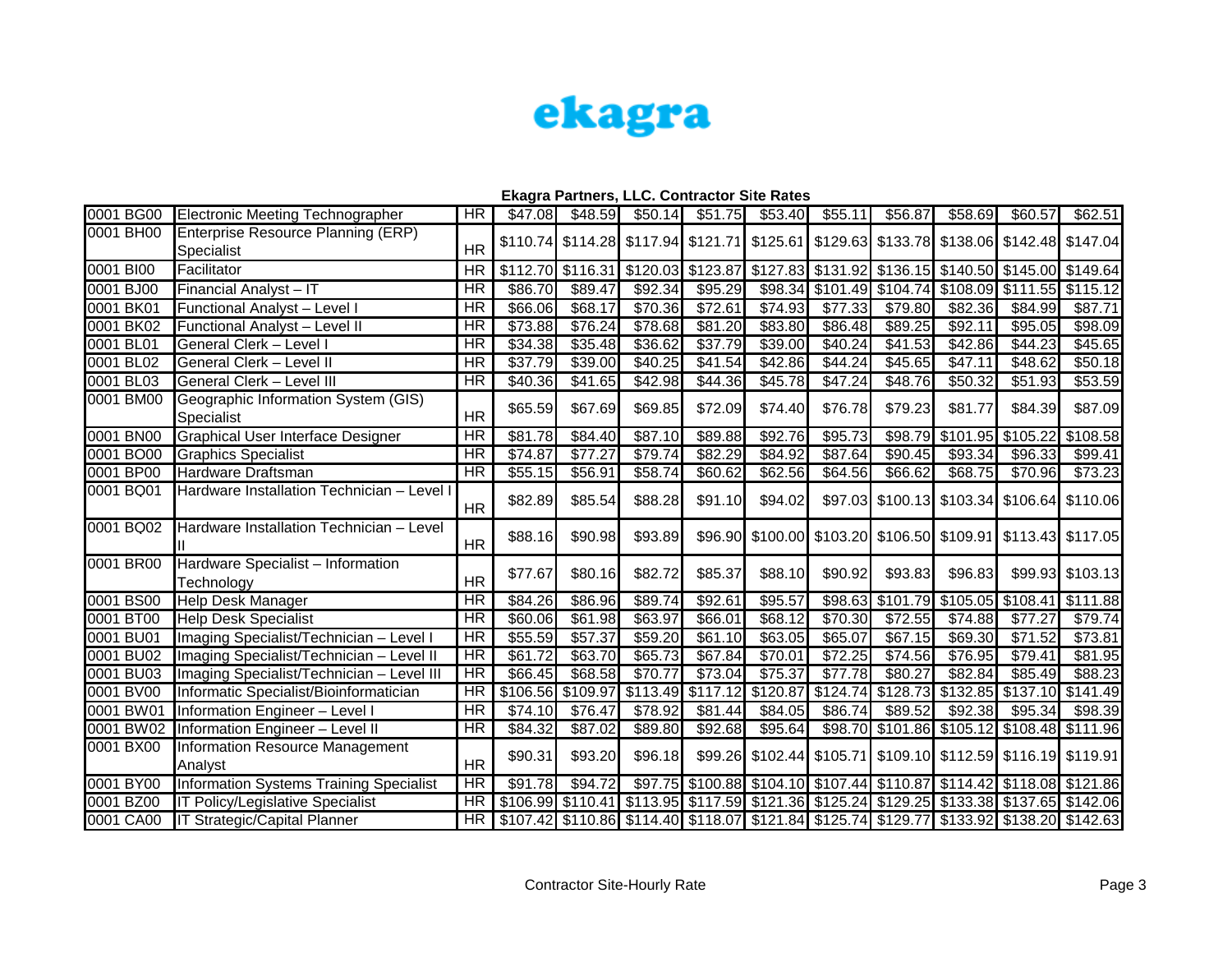

| 0001 CB00 | Knowledge Management Specialist                  | HR                       |                     |          |                                     |          | \$130.97 \$135.16 \$139.49 \$143.95 \$148.56 \$153.31                   |                   | \$158.22          |                                                                                           | \$163.28 \$168.50 \$173.90 |          |
|-----------|--------------------------------------------------|--------------------------|---------------------|----------|-------------------------------------|----------|-------------------------------------------------------------------------|-------------------|-------------------|-------------------------------------------------------------------------------------------|----------------------------|----------|
| 0001 CC00 | Librarian                                        | <b>HR</b>                | \$51.81             | \$53.47  | \$55.18                             | \$56.94  | \$58.77                                                                 | \$60.65           | \$62.59           | \$64.59                                                                                   | \$66.66                    | \$68.79  |
| 0001 CD00 | Librarian Technician                             | HR                       | \$40.22             | \$41.51  | \$42.84                             | \$44.21  | \$45.62                                                                 | \$47.08           | \$48.59           | \$50.14                                                                                   | \$51.75                    | \$53.40  |
| 0001 CE00 | Medical Billing/Account Management<br>Specialist | <b>HR</b>                | \$38.22             | \$39.44] | \$40.71                             | \$42.01  | \$43.35                                                                 | \$44.74           | \$46.17           | \$47.65                                                                                   | \$49.17                    | \$50.75  |
| 0001 CF00 | Modeling and Simulation Specialist               | $\overline{\text{HR}}$   | \$108.43            |          | $$111.90$ $$115.48$                 |          | \$119.18 \$122.99                                                       |                   |                   | \$126.93 \$130.99 \$135.18 \$139.50 \$143.97                                              |                            |          |
| 0001 CG00 | Network Administrator                            | $\overline{\text{HR}}$   | \$66.15             | \$68.27  | \$70.45                             | \$72.71  | \$75.03                                                                 | \$77.43           | \$79.91           | \$82.47                                                                                   | \$85.11                    | \$87.83  |
| 0001 CH00 | Network Draftsman                                | HR                       | \$50.05             | \$51.65  | \$53.30                             | \$55.01  | \$56.77                                                                 | \$58.59           | \$60.46           | \$62.40                                                                                   | 364.39                     | \$66.45  |
| 0001 CI01 | Network Installation Technician - Level I        | <b>HR</b>                | \$60.96             | \$62.91  | \$64.92                             | \$67.00  | \$69.15                                                                 | \$71.36           | \$73.64           | \$76.00                                                                                   | \$78.43                    | \$80.94  |
| 0001 CI02 | Network Installation Technician - Level II       | <b>HR</b>                | \$67.85             | \$70.02  | \$72.26                             | \$74.57  | \$76.96                                                                 | \$79.42           | \$81.96           | \$84.59                                                                                   | \$87.29                    | \$90.09  |
| 0001 CJ00 | Network Support Technician                       | $\overline{\text{HR}}$   | \$63.75             | \$65.79  | \$67.90                             | \$70.07  | \$72.31                                                                 | \$74.62           | \$77.01           | \$79.48                                                                                   | \$82.02                    | \$84.64  |
| 0001 CK00 | <b>Operations Manager</b>                        | $\overline{\text{HR}}$   | \$93.87             | \$96.87  | \$99.97                             | \$103.17 |                                                                         |                   |                   | \$106.47 \$109.88 \$113.40 \$117.03 \$120.77 \$124.64                                     |                            |          |
| 0001 CL00 | <b>Procurement Product Specialist</b>            | <b>HR</b>                | \$88.65             | \$91.49  | \$94.41                             | \$97.44  | \$100.55                                                                | \$103.77          |                   | \$107.09 \$110.52 \$114.06                                                                |                            | \$117.71 |
| 0001 CM00 | <b>Program Administration Specialist</b>         | <b>HR</b>                | \$51.45             | \$53.10  | \$54.80                             | \$56.55  | \$58.36                                                                 | \$60.23           | \$62.15           | \$64.14                                                                                   | \$66.19                    | \$68.31  |
| 0001 CN00 | Program Analyst                                  | <b>HR</b>                | \$85.13             | \$87.85  | \$90.67                             | \$93.57  | \$96.56                                                                 | \$99.65           |                   | \$102.84  \$106.13  \$109.53  \$113.03                                                    |                            |          |
| 0001 CO00 | Program Manager                                  | <b>HR</b>                | \$143.68            |          | \$148.28 \$153.02 \$157.92 \$162.97 |          |                                                                         |                   | \$168.19 \$173.57 |                                                                                           | \$179.12 \$184.86 \$190.77 |          |
| 0001 CP00 | <b>Project Control Specialist</b>                | <b>HR</b>                | \$67.18             | \$69.33  | \$71.55                             | \$73.84  | $\overline{$}76.20$                                                     | \$78.64           | \$81.16           | \$83.75                                                                                   | \$86.43                    | \$89.20  |
| 0001 CQ00 | Project Leader                                   | <b>HR</b>                | \$110.45            |          |                                     |          |                                                                         |                   |                   | \$113.98 \$117.63 \$121.40 \$125.28 \$129.29 \$133.43 \$137.70 \$142.10 \$146.65          |                            |          |
| 0001 CR01 | Project Manager - Level I                        | HR                       |                     |          |                                     |          | \$102.33 \$105.60 \$108.98 \$112.47 \$116.07 \$119.78 \$123.62 \$127.57 |                   |                   |                                                                                           | \$131.66 \$135.87          |          |
| 0001 CR02 | Project Manager - Level II                       | <b>HR</b>                |                     |          |                                     |          |                                                                         |                   |                   | \$115.35 \$119.04 \$122.85 \$126.78 \$130.84 \$135.03 \$139.35 \$143.81 \$148.41 \$153.16 |                            |          |
| 0001 CR03 | Project Manager - Level III                      | HR                       | \$125.85            |          |                                     |          | \$129.88 \$134.03 \$138.32 \$142.75 \$147.32                            |                   |                   | \$152.03   \$156.90   \$161.92   \$167.10                                                 |                            |          |
| 0001 CS00 | <b>Public Health Analyst</b>                     | <b>HR</b>                | \$80.50             | \$83.08  | \$85.73                             | \$88.48  | \$91.31                                                                 | \$94.23           | \$97.25           |                                                                                           | \$100.36 \$103.57 \$106.88 |          |
| 0001 CT00 | <b>Quality Assurance Analyst</b>                 | <b>HR</b>                | \$85.61             | \$88.35  | \$91.18                             | \$94.09  |                                                                         | \$97.11 \$100.21  | \$103.42          |                                                                                           | \$106.73 \$110.14 \$113.67 |          |
| 0001 CU00 | <b>Quality Assurance Manager</b>                 | <b>HR</b>                | \$104.16            |          |                                     |          |                                                                         |                   |                   | \$107.49 \$110.93 \$114.48 \$118.15 \$121.93 \$125.83 \$129.86 \$134.01 \$138.30          |                            |          |
| 0001 CV00 | <b>Quality Assurance Specialist</b>              | <b>HR</b>                | \$85.61             | \$88.35  | \$91.18                             | \$94.09  | \$97.11                                                                 | \$100.21          |                   | \$103.42 \$106.73 \$110.14 \$113.67                                                       |                            |          |
| 0001 CW00 | Records Management Specialist                    | $\overline{\text{HR}}$   | \$41.40             | \$42.72  | \$44.09                             | \$45.50  | \$46.96                                                                 | \$48.46           | \$50.01           | \$51.61                                                                                   | \$53.26                    | \$54.97  |
| 0001 CX00 | <b>Scanner Operator</b>                          | $\overline{\mathsf{HR}}$ | $\overline{$44.86}$ | \$46.30  | \$47.78                             | \$49.31  | \$50.88                                                                 | \$52.51           | \$54.19           | \$55.93                                                                                   | \$57.72                    | \$59.56  |
| 0001 CY00 | Scientific Data Analyst                          | <b>HR</b>                | \$88.61             | \$91.45  | \$94.37                             | \$97.39  | \$100.51 \$103.72                                                       |                   |                   | \$107.04 \$110.47                                                                         | \$114.00 \$117.65          |          |
| 0001 CZ01 | Subject Matter Expert - Level I                  | <b>HR</b>                | \$131.53            |          |                                     |          | \$135.74 \$140.08 \$144.57 \$149.19 \$153.97                            |                   |                   | \$158.89 \$163.98 \$169.22 \$174.64                                                       |                            |          |
| 0001 CZ02 | Subject Matter Expert - Level II                 | HR                       | \$146.34            |          |                                     |          |                                                                         |                   |                   | \$151.02 \$155.86 \$160.84 \$165.99 \$171.30 \$176.78 \$182.44 \$188.28 \$194.30          |                            |          |
| 0001 CZ03 | Subject Matter Expert - Level III                | $\overline{\text{HR}}$   | \$158.83            |          |                                     |          | \$163.91 \$169.16 \$174.57 \$180.16 \$185.92                            |                   |                   | \$191.87 \$198.01 \$204.35 \$210.89                                                       |                            |          |
| 0001 DA01 | System Administrator - Level I                   | <b>HR</b>                | \$80.34]            | \$82.91] | \$85.56                             | \$88.30  |                                                                         | $$91.13$ $$94.04$ |                   | \$97.05 \$100.16 \$103.36 \$106.67                                                        |                            |          |